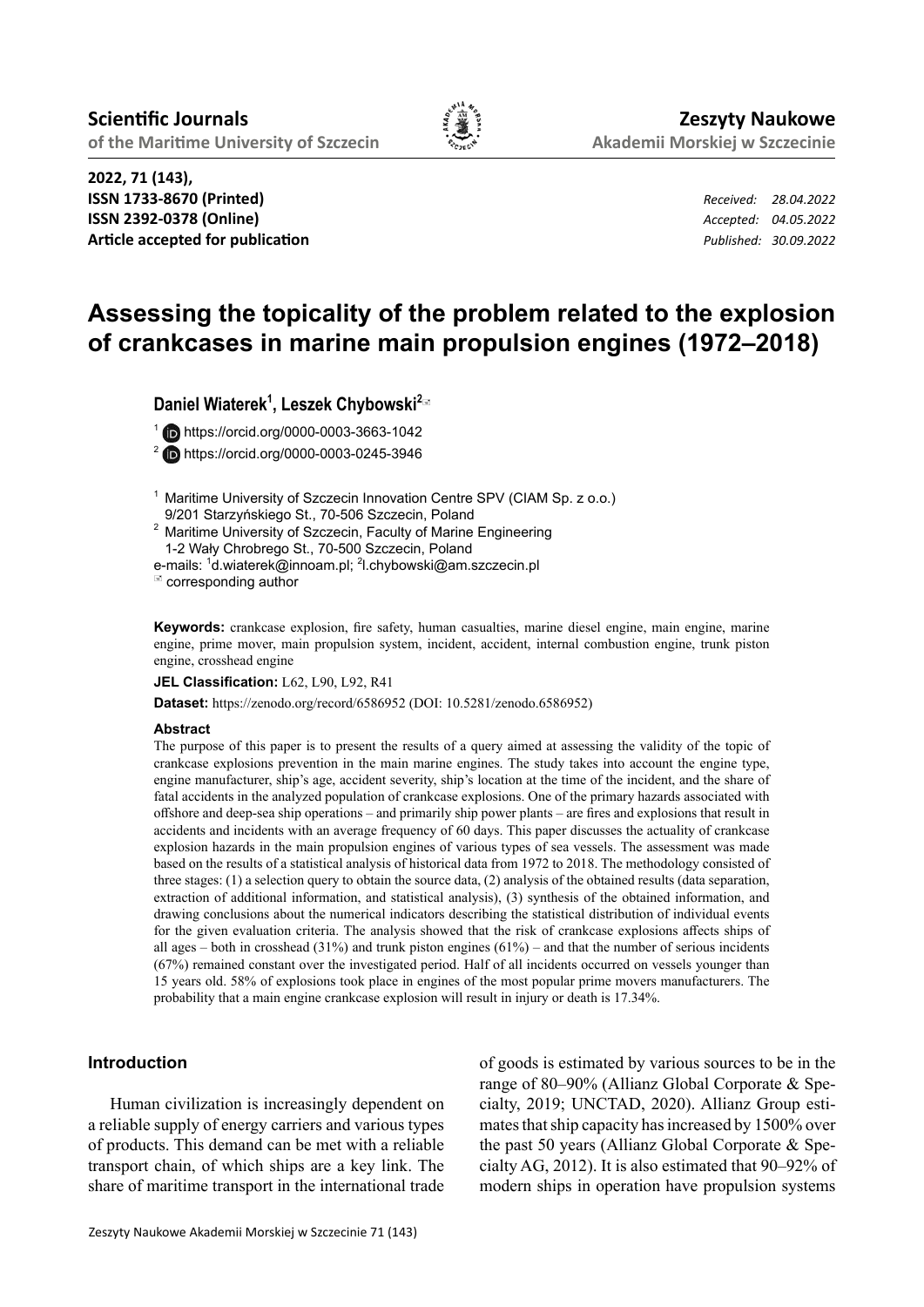that use diesel engines. Among the propulsion systems currently in use, there are three basic designs (Figure 1). There are also combination propulsion systems using different configurations of cooperating basic systems and/or simultaneously using prime movers of a different type than piston internal combustion engines.

Therefore, in practice, almost all ships are powered by internal combustion engines. The fact that these types of engines perform very well compared with ships with large cargo volumes (the total energy efficiency of modern engines exceeds 55%) suggests that this situation is unlikely to change in the coming years. Demands to carry increasingly higher cargo loads have resulted in the need to equip ships with engines with ever-higher horsepower (Piotrowski & Witkowski, 2013). The power rating of the largest slow-speed, crosshead engines exceeds 80 MW, which is sufficient to power a small town with electricity. These motors are very large. For example, the 14-cylinder Wärtsilä 14RT-Flex96C engine, rated at 81.3 MW, weighs over 2,300 tons and is 27.3 m long and 13.5 m high (Chybowski, 2019), and its crankcase has a volume exceeding  $500 \text{ m}^3$  (Valčić, no date).

One of the primary hazards associated with ship operations – and primarily ship power plants – are fires and explosions, which cause accidents and incidents with an average frequency of 60 days (Allianz Global Corporate & Specialty, 2019). For example, accident statistics kept by Allianz Group in 2018 show that there were 174 reported incidents.



**Figure 1. The basic design of ship propulsion systems: a) direct propulsion, b) indirect propulsion, c) diesel-electric; 1 – diesel engine, 2 – propeller, 3 – gearbox, 4 – electric generator, 5 – electric converter, 6 – electric motor**

Between 2009 and 2018, Allianz Group also identified 103 cases of vessel loss related to fire or explosion out of 1,036 completely destroyed vessels. Thus, this represents about 10% of all losses. The statistics of fires and explosions resulting in the total loss of a vessel for the years 2009–2018 are shown in Figure 2.

The reliable and efficient operation of a ship's engine room plays an important role in ensuring vessel safety. Major engine failures of large and high-horsepower engines may be caused by fires or explosions in and around the engine spaces



**Figure 2. Share of fires and explosions of total ship losses in 2009–2018 (source: the authors' elaboration based on (Allianz Global Corporate & Specialty, 2019))**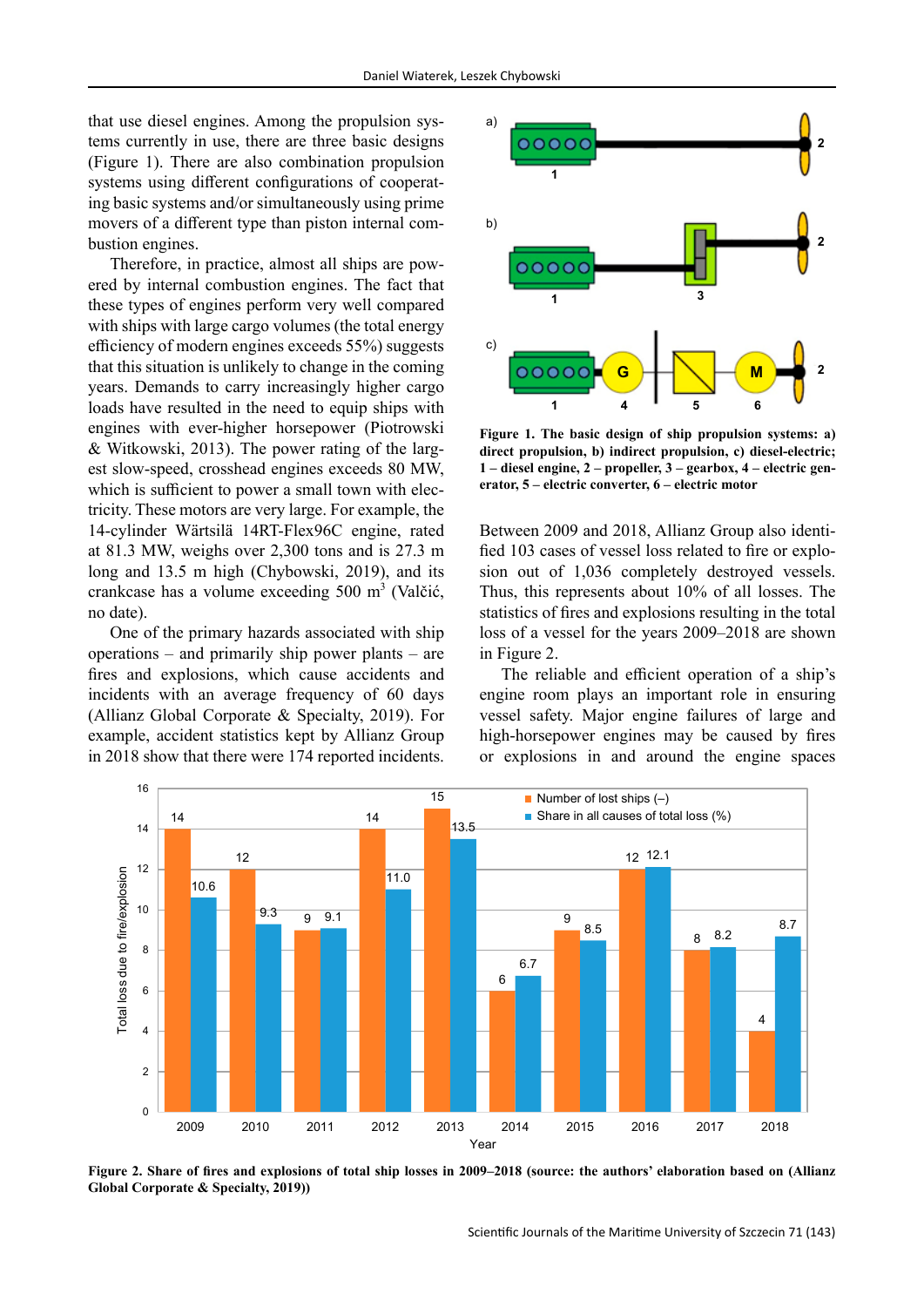(Holness, 1995). The main subsystems of modern marine engines that generate fire and explosion hazards during operation are turbochargers, starting air manifolds, sub-piston spaces and scavenging air chambers, exhaust manifolds, fuel injection systems, and crankcases (Chybowski, 2022a, 2022b).

These engine subsystem failures or primary fires and explosions can also result in secondary fires and explosions in machinery spaces, cargo holds, tanks, and ship rooms (Włodarski, 1998; Piotrowski & Witkowski, 2005; Krystosik-Gromadzińska, 2020). Both primary and secondary failures, fires, and explosions often result in injuries or loss of life, damage to cargo, serious damage to the vessel, sinking of the vessel, and the release of toxic substances into the marine environment. Fires and explosions can also cause severe burns and mechanical injuries to the body.

Some of the most dangerous consequences are explosions in engine crankcases (Chybowski et al., 2015). While their causes and development may be different for crosshead and trunk piston engines, both the explosion itself and the accompanying secondary phenomena, such as a fire in the engine room, have very serious effects. They have repeatedly injured and killed crew members and caused serious ship failures.

The causes and analysis of explosions in crankcases have long been the focus of many researchers (Burgoyne & Newitt, 1956; Rickaby et al., 2002). Minkhorst was one of the first to analyze this topic (Minkhorst, 1957), who in 1957 made an in-depth literature analysis of the topic of crankcase explosions in the context of the August 11, 1947 explosion of four engines aboard the ocean liner m/v Reina del Pacifico (Eckhoff, 2005). This explosion killed 28 people and injured another 23 (Chybowski, 2022a). This event resulted in the development and widespread use of explosion valves and oil mist detectors (OMD) (Valčić, no date). However, crankcase explosions have continued to occur (CA69, 2001; Australian Transport Safety Bureau, 2004, 2005; The Hong Kong Special Administrative Region, 2009; Federal Bureau of Maritime Casualty Investigation, 2018; MAIB, 2018) and have been further studied (MAN B&W Diesel A/S, 2002; Eckhoff, 2005). This has resulted in a number of ever-improving regulations aimed at increasing the operational safety of marine engines (IACS, 2016; IMO, 2020; PRS, 2021). It should also be pointed out that the global literature does not present any up-to-date studies on this topic or basic statistical information on crankcase explosions, nor has there been a comparison of their numbers over the past several decades. This paper attempts to accomplish this task by answering the following questions: Did the number of explosions in crankcases vary significantly in particular years? What is the relation between ship age and the number of explosions? How many explosions occurred due to the consequences of particular events? Are machines of particular manufacturers dominant among the damaged main engines?

## **Material and methods**

Figure 3 shows the methodology adopted in this paper. The process consisted of three stages: (1) a selection query to obtain the source data, (2) analysis of the obtained results (data separation, extraction of additional information, and statistical analysis), (3) synthesis of the obtained information, and drawing conclusions about the numerical indicators describing the statistical distribution of individual events for the given evaluation criteria.

The query of crankcase explosions for raw data output was selected using the internationally-recognized *IHS Sea-web* tool (https://maritime.ihs.com). It is a set of databases that provides access to a range



**Figure 3. Stages of the methodology adopted in the work and their results**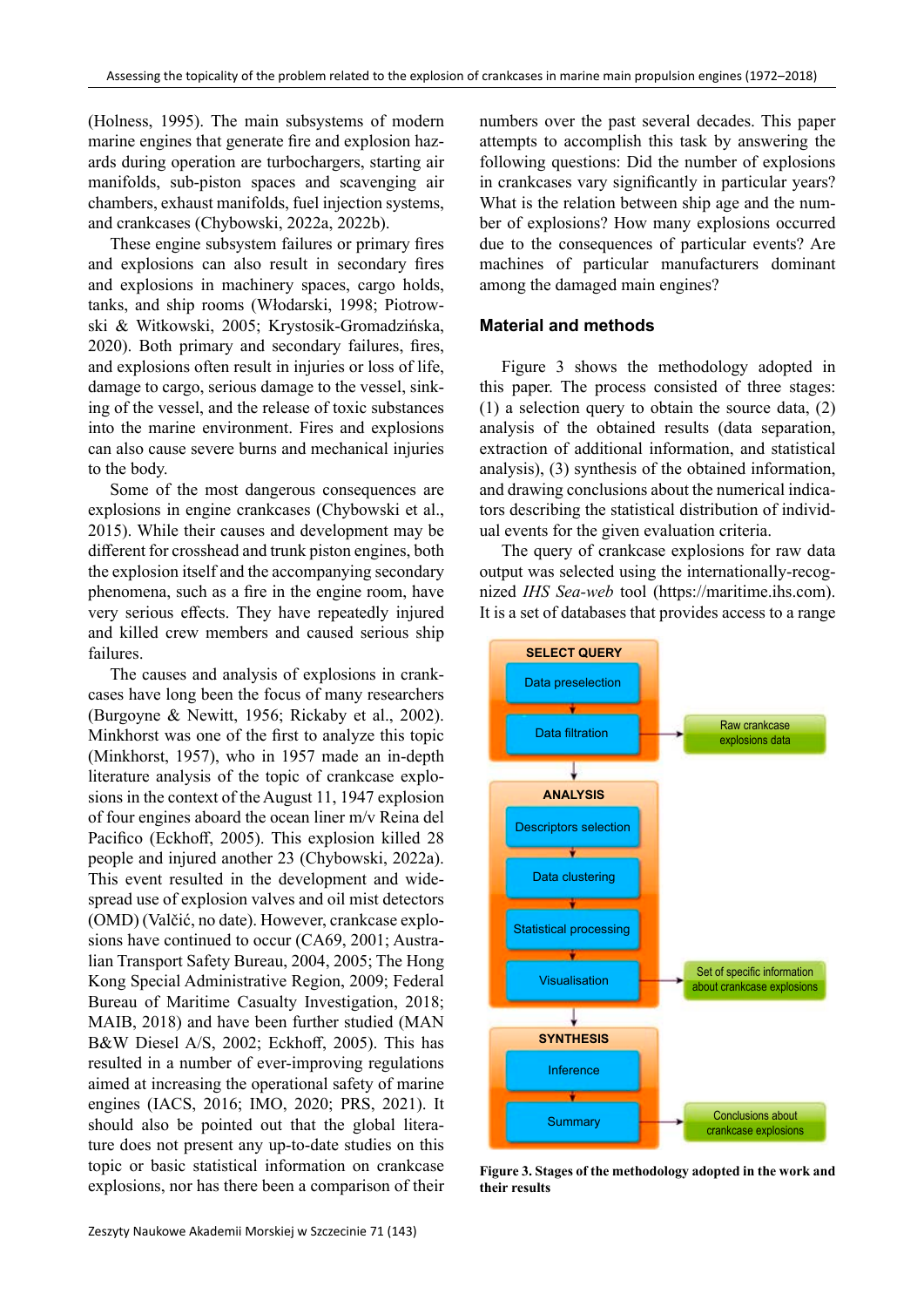of information on ships, owners, shipbuilders, fixtures, casualties, port state control, ISM, real-time vessel movements, and port information using a single application. This tool contains detailed information on more than 200,000 ships (100 GT and above) and more than 240,000 company records, including owners, operators, managers, and builders. The characteristics of accidents officially reported to ship operating authorities are contained in the *Sea-web*  *Casualty & Events* database (IHS Global Limited, 2022).

During analysis, of all accidents occurring onboard ships (99,119 events), the events with casualties caused by a fire/explosion (8844 events) were initially selected. Among them, 102 fires related to explosions in the crankcases of marine engines occurring between 1972 and 2018 were found, of which 98 explosions involved the main propulsion



**Figure 4. Distribution of the analyzed main engine crankcase explosions from 1972 to 2018**



**Figure 5. Cumulative number of main engine crankcase explosions from 1972 to 2018**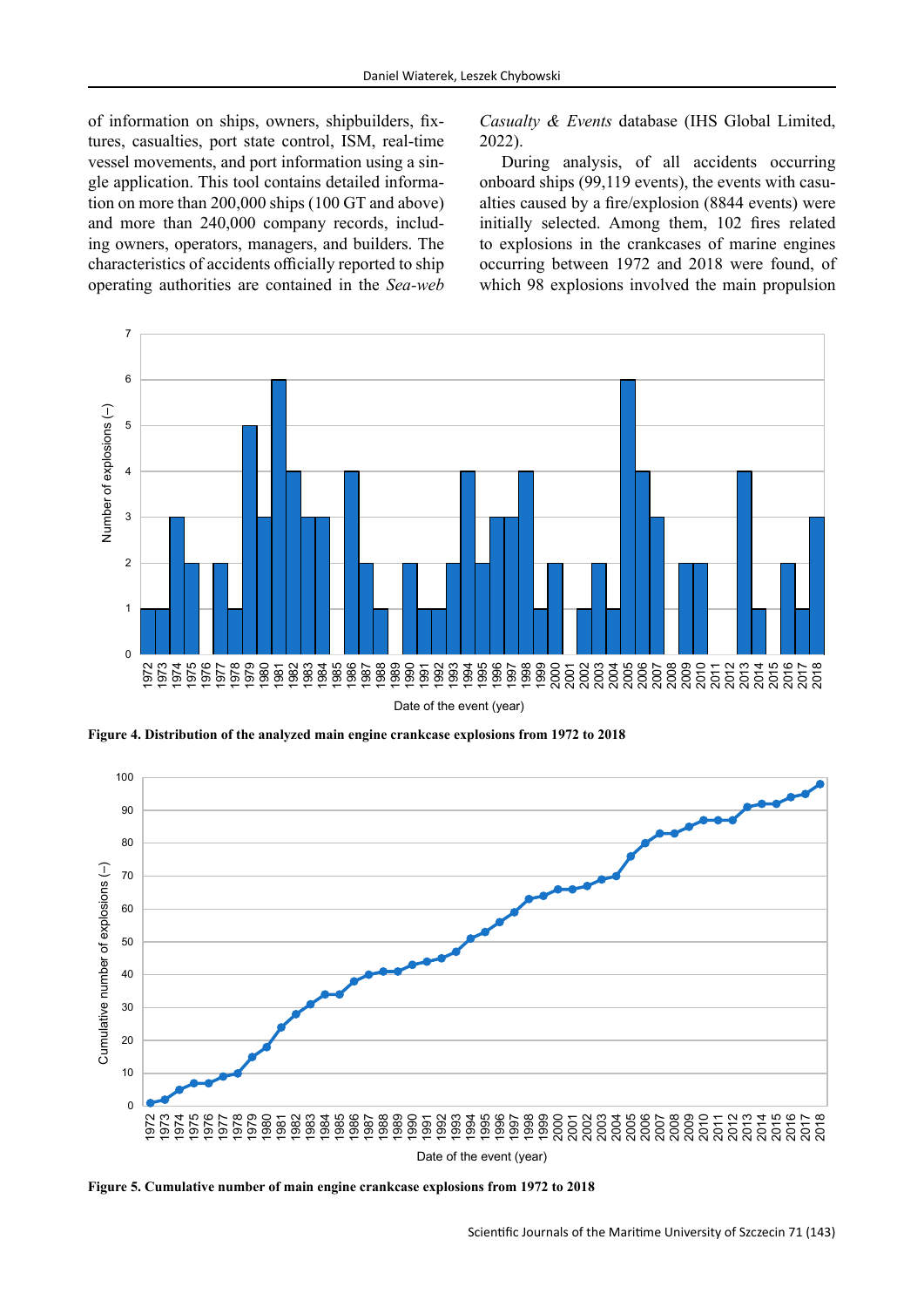engines. This gives an average of 2.13 explosions per year. The dataset of the analysed explosion population is available in the Zenodo repository (Chybowski, 2022c).

The low number of explosions in auxiliary engines is presumably due to the lack of accident reports when an accident did not injure or kill people. In the case of main propulsion engine failures, each event was associated with the temporary immobilization of a ship, which often also resulted in a fire in the engine room; thus, they were reported to the nautical supervision institutions and sea rescue units. Therefore, the adopted input data can be considered reliable.

Among the population of 98 crankcase explosions, 6 events resulted in the loss of life of crew members. A summary of the number of explosions in the main engine crankcases by year is shown in Figure 4, and the cumulative number of explosions is shown in Figure 5.

Based on the input data, detailed information was extracted as the number of explosions as a function of the age of the vessel on which the incident occurred, the main engine manufacturer, the location where the incident occurred, the severity of the incident, and human casualties.

### **Results and discussion**

Figure 6 shows the proportion of main engine crankcase explosions by vessel location. The

overwhelming majority of these incidents occurred during sea travel (82%), followed by accidents when vessels were on rivers (10%).



**Figure 6. Location of the vessel at the moment of a crankcase explosion**

The reported number of main engine crankcase explosions in relation to ship age is shown in Figure 7. The youngest vessel on which an explosion occurred was in service for less than 1 year, and the oldest was 63 years old. The largest number of explosions (8 events) was observed for vessels that were 14 years old, representing 8% of the analyzed population. More than half of all observed explosions

![](_page_4_Figure_11.jpeg)

**Figure 7. Number of the main engine crankcase explosions as a function of the ship's age**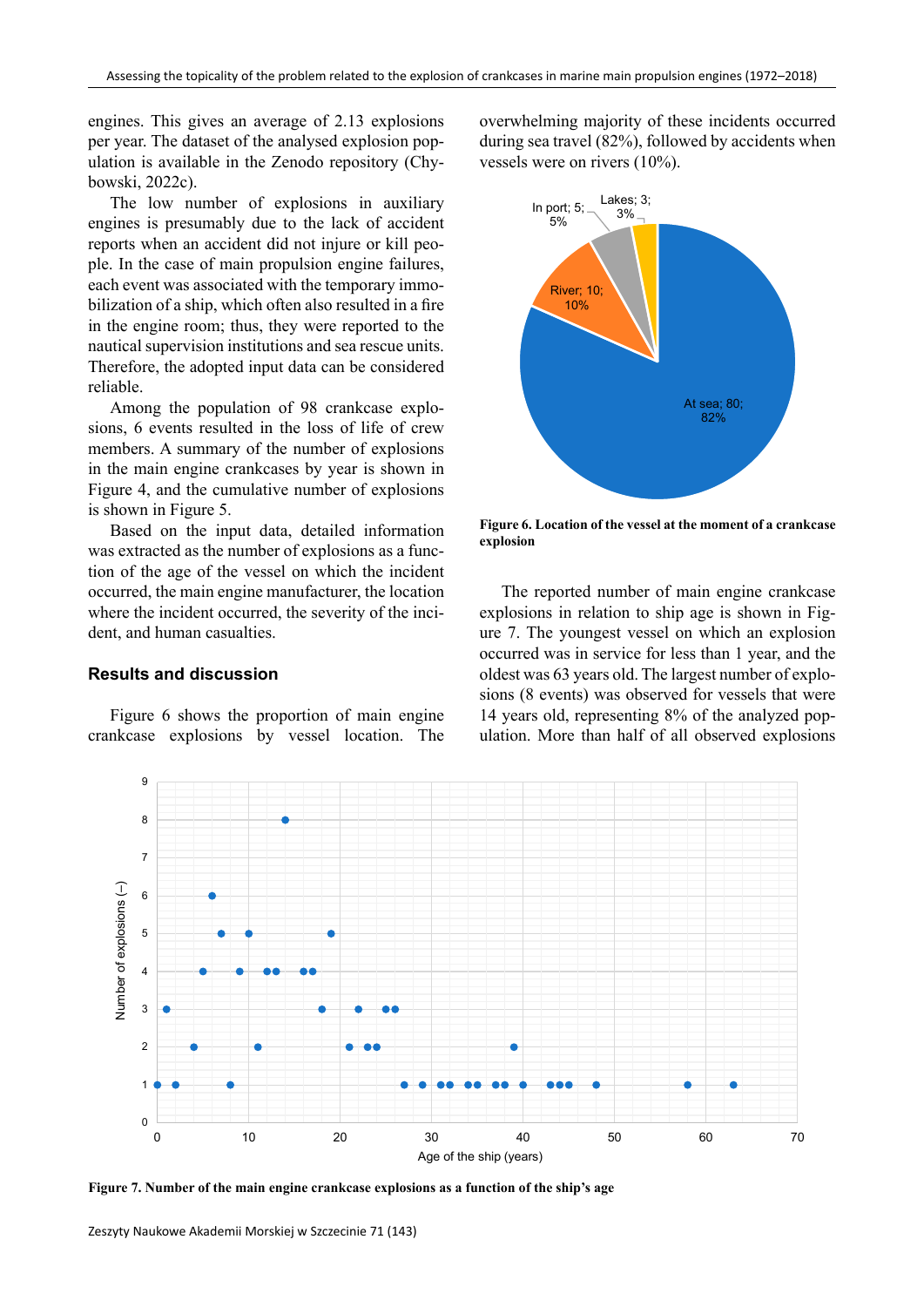![](_page_5_Figure_1.jpeg)

**Figure 8. Main engine manufacturer in which a crankcase explosion occurred**

involved vessels that were in service for fewer than 15 years.

The proportion of the analyzed engine population sorted by machine manufacturer is shown in Figure 8. This shows that main engines from various manufacturers are similarly susceptible to crankcase explosions. It can also be concluded that this share coincides with the popularity of engines from various manufacturers as prime movers for ships – 58% of all explosions occurred in engines from MAN/ B&W, MaK, Pielstick, and Sulzer/Wärtsilä, i.e., the industrial barons in the production of marine main engines.

The severity classification of the analyzed population of crankcase explosions is shown in Figure 9, where 67% of all analyzed explosions were classified as serious events.

![](_page_5_Figure_6.jpeg)

**Figure 9. Severity of the analyzed crankcase explosions**

![](_page_5_Figure_8.jpeg)

**Figure 10. Proportion of serious and fatal accidents in the analyzed population of crankcase explosions**

The proportion of explosions resulting in serious and fatal injuries is shown in Figure 10.

Among the incident population analyzed, 12 people were killed by explosions, and 5 were seriously injured. It follows that, statistically, about one-infive explosions result in death or serious injury. The probability that a main engine crankcase explosion will result in injury or death is 17.34%. The above factors show the serious consequences of these accidents.

#### **Conclusions**

The analyzed data show homogeneity and a similar level of decomposition of detailed information. The size of the initial population allows us to draw statistically reliable conclusions.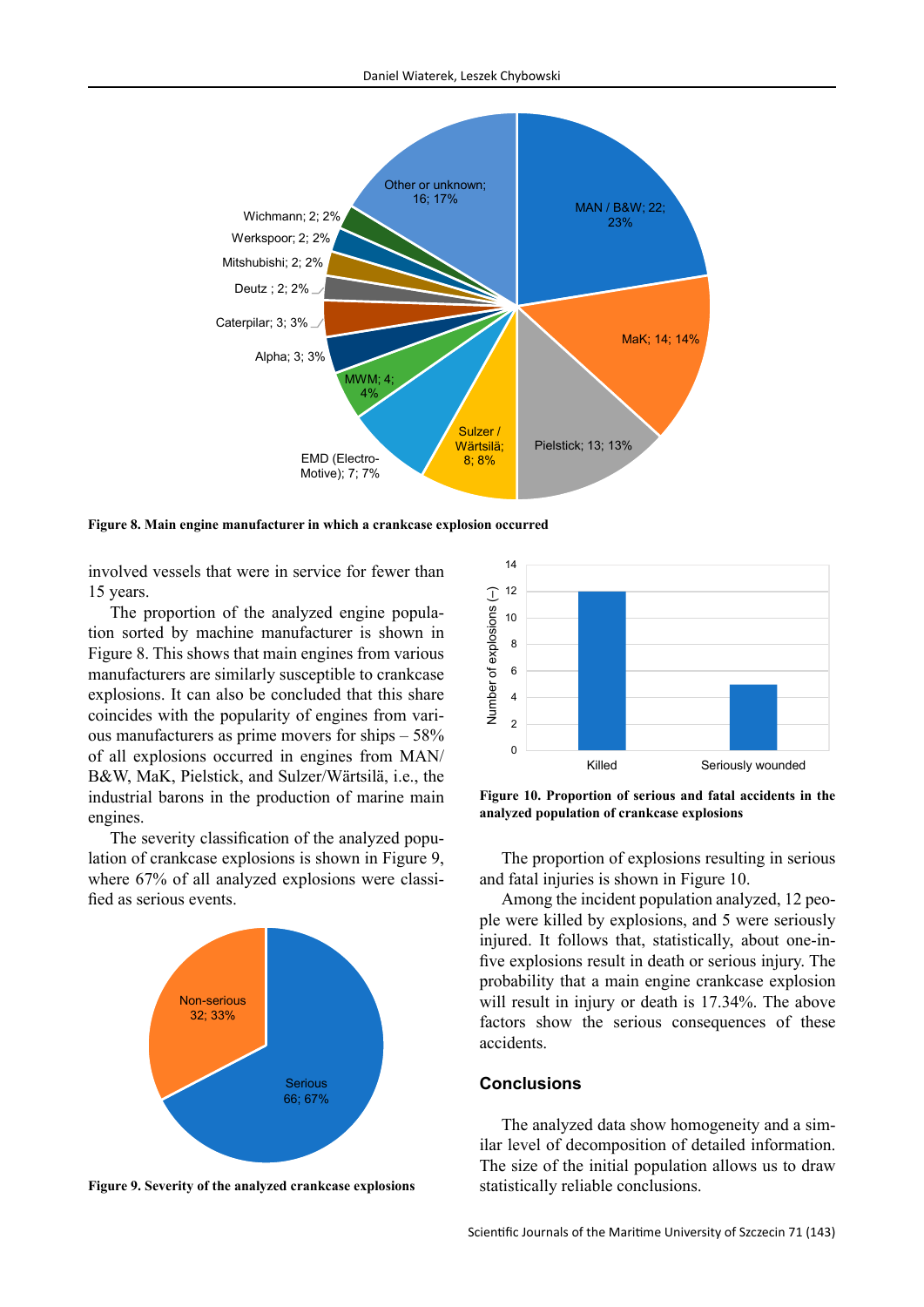The prevention of explosions in the crankcases of marine main engines is always topical because the number of explosions remains constant (average of 2.13 explosions per year in the analysed population). Vessels of virtually all ages are affected, with half of all incidents occurring on vessels younger than 15 years old.

The topicality of this issue applies to both crosshead engines (MAN/B&W, Sulzer/Wärtsilä, Mitsubishi – 33 explosions;  $31\%$ ) and trunk piston engines (MaK, Pielstik, EMD, and others – 60 explosions; 61%). Five engines in the analysed population were of an unknown type (5%). No manufacturer accounted for a significant proportion of engines in the analyzed population of explosions (58% of explosions took place in engines of the most popular prime mover manufacturers). These shares largely coincide with the share of engines of a given type in the total global population of marine main engines.

The overwhelming majority of incidents occurred during sea travel, and 67% of all incidents were classified as serious. The probability that a main engine crankcase explosion resulted in injury or death was 17.34%.

The presented results are only a small fragment of analogous accidents that have occurred in the global fleet, including some events that have occurred onboard ships without classification society supervision. Moreover, some events without injuries and some that were classified by the shipowner as less-significant may not have been included in the source material due to the failure to disclose them to the classification institutions. Nevertheless, the real number of explosions in crankcases is potentially higher than the number analyzed in the article with the simultaneous high size of the analyzed population. This confirms the validity of the topic of preventing this type of accident. According to the authors' best knowledge, this is probably the first paper that has analyzed such a large number of main engine crankcase explosions.

#### **Acknowledgments**

The research was prepared under Grant 1/S/KPB-MIM/22 financed by the Ministry of Science and Higher Education of Poland.

# **References**

1. Allianz Global Corporate & Specialty (2019) *Safety and shipping review 2019*. Munich.

- 2. Allianz Global Corporate & Specialty AG (2012) *Safety and Shipping 1912–2012. From Titanic to Costa Concordia*. Londyn, Monachium. Available at: https://www.agcs. allianz.com/content/dam/onemarketing/agcs/agcs/reports/ AGCS-Safety-Shipping-Review-2012.pdf.
- 3. Australian Transport Safety Bureau (2004) *Independent investigation into the equipment failure aboard the Australian flag roll-on/roll-off vessel Searoad Mersey*. Canberra: Australian Goverment.
- 4. Australian Transport Safety Bureau (2005) *Independent investigation into the equipment failure aboard the Hong Kong flag container vessel Maersk Tacoma*. Canberra: Australian Goverment.
- 5. Burgoyne, J. & Newitt, D. (1956) Crankcase explosions in marine engines. *A.S.N.E. Journal*, February, pp. 122–128.
- 6. CA69 (2001) *Crankcase explosion casualty investigation British Valour – Offshore Bermuda 23.03hrs (GMT) 18 March 2001*. Raport pobrano ze strony Martin's Marine Engineering Page – www.dieselduck.net.
- 7. Chybowski, L., Gawdzińska, K., Ślesicki, O., Patejuk, K. & Nowosap, G. (2015) An engine room simulator as an educational tool for marine engineers relating to explosion and fire prevention of marine diesel engines. *Scientific Journals of the Maritime University of Szczecin, Zeszyty Naukowe Akademii Morskiej w Szczecinie*, 43(115), pp. 15–21. doi: 10.17402/034.
- 8. Chybowski, L. (2019) *Diagnozowanie silników okrętowych z zapłonem samoczynnym w oparciu o analizę procesów wtrysku i spalania paliwa*. Szczecin: Maritime University of Szczecin Press.
- 9. Chybowski, L. (2022a) *Eksplozje w skrzyniach korbowych silników okrętowych – przyczyny, zapobieganie i minimalizacja skutków*. Szczecin: Akademia Morska w Szczecinie.
- 10. Chybowski, L. (2022b) *Eksplozje w układach powietrza rozruchowego silników okrętowych – przyczyny, zapobieganie i minimalizacja skutków*. Szczecin: Akademia Morska w Szczecinie.
- 11. Chybowski, L. (2022c). *Raw and preprocessed data on the explosions of crankcases in marine main propulsion engines (1972-2018)*. [Dataset ver. 3.1]. Zenodo, https://zenodo.org/ record/6586952, doi: 10.5281/zenodo.6586952.
- 12. Ескноғғ, R.K. (2005) *Explosion Hazards in the Process Industries*. Houston: Elsevier, doi: 10.1016/C2013-0-15503-1.
- 13. Federal Bureau of Maritime Casualty Investigation (2018) *Serious engine damage followed by fire on board the cargo vessel THETIS D on 26 October 2015 in the Kiel Bight*. Hamburg: BSU.
- 14. Holness, M. (1995) *Oil mist and machinery space fires*. Londyn: Quality Monitoring Instruments Ltd.
- 15. IACS (2016) *Requirements concerning machinery installations*. London, UK: International Association of Classification Societies.
- 16. IHS Global Limited (2022) *Sea-web Casualty & Events*. Available at: https://maritime.ihs.com/ (Accessed: 2 February 2022).
- 17. IMO (2020) *SOLAS Consolidated Edition 2020*. Londyn: International Maritime Organization.
- 18. Krystosik-Gromadzińska, A. (2020) *Wybrane problemy kształtowania bezpieczeństwa pożarowego siłowni okrętowej*. Szczecin: Wydawnictwo Uczelniane Zachodniopomorskiego Uniwersytetu Technologicznego w Szczecinie.
- 19. MAIB (2018) *Catastrophic engine failure, resulting in a fire and serious injuries to the engineer on board Wight Sky, off Yarmouth 12 September 2017*. London: Marine Accident Investigation Branch.